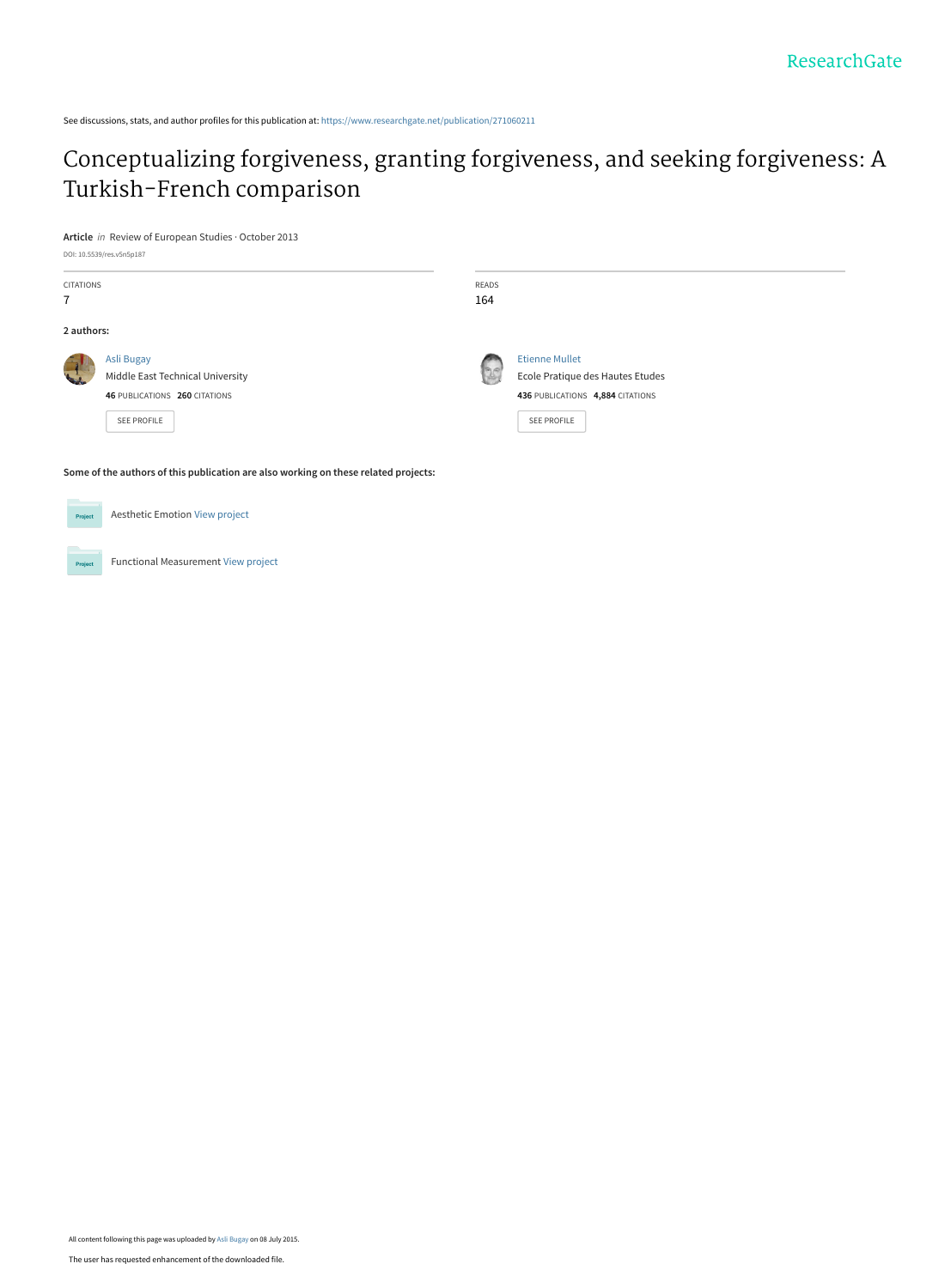# Conceptualizing Forgiveness, Granting Forgiveness, and Seeking Forgiveness: A Turkish-French Comparison

Aslı Bugay<sup>1</sup> & Etienne Mullet<sup>2</sup>

<sup>1</sup> Department of Educational Sciences, Faculty of Education, TED University, Ankara, Turkey

2 Institute of Advanced Studies (EPHE), Paris, France

Correspondence: Aslı Bugay, Department of Educational Sciences, Faculty of Education, TED University, Ankara 06420, Turkey. E-mail: asli.bugay@tedu.edu.tr

| Received: September 27, 2013 | Accepted: November 1, 2013                  | Online Published: November 18, 2013 |
|------------------------------|---------------------------------------------|-------------------------------------|
| $doi:10.5539$ /res.v5n5p187  | URL: http://dx.doi.org/10.5539/res.v5n5p187 |                                     |

# **Abstract**

The study examined the validity of the Turkish versions of three forgiveness-related questionnaires: the Conceptualizations of Forgiveness Questionnaire, the Forgivingness Questionnaire, and the Disposition to Seek Forgiveness Questionnaire. These questionnaires were translated from English to Turkish. The study also compared Turkish and French participants' scores on these scales. The sample comprised 252 students living in Turkey and 216 students living in France. The four-factor model of conceptualization of forgiveness, the three-factor model of forgivingness, and the three-factor model of disposition to seek forgiveness were shown to hold in a Turkish sample of students. The associations observed in previous studies between several subscales of these questionnaires were also found in the Turkish sample, thus providing additional evidence of the construct validity of the Turkish versions. Finally, it was shown that (a) the unconditional forgiveness and unconditional seeking of forgiveness mean scores were lower among the Turkish participants than among the French participants, and (b) the sensitivity to circumstances scores were higher among the Turkish participants than among the French participants.

**Keywords:** conceptualizations of forgiveness, forgivingness, disposition to seek forgiveness, Turkey, France

Forgiveness has been defined as the "forswearing of negative affect and judgment by viewing the wrongdoer with compassion and love, in the face of a wrongdoer's considerable injustice" (Enright et al., 1991, p. 123). Since the end of the 1990s, forgiveness has increasingly attracted the attention of social and clinical psychologists (Worthington, 2005). This is largely due to the fact that forgiveness has been empirically proven to constitute an efficient way for durably transforming, and even ending, interpersonal conflicts (Worthington, 2006). In modern, multicultural societies, misunderstandings and conflicts may arise between persons from different cultural or religious backgrounds. Thus, it is important to explore the possibly diverse meanings forgiveness may have among different populations (Ho & Fung, 2011; Sandage & Williamson, 2005).

The present study had three objectives. Firstly, it was aimed at examining, on a sample of Turkish students, the validity of three forgiveness-related questionnaires: the Conceptualizations of Forgiveness Questionnaire (CFQ, Mullet, Girard, & Bakhshi, 2004), the Forgivingness Questionnaire (FQ, Suwartono, Prawasti, & Mullet, 2007), and the Disposition to Seek Forgiveness Questionnaire (DSFQ, Chiaramello, Munoz Sastre, & Mullet, 2008). Secondly, it was aimed at comparing the scores observed using the previous Turkish adaptation of Snyder's Heartland Forgiveness Scale (Bugay & Demir, 2010a; Bugay, Demir, & Delevi, 2012) with the scores that are to be observed using the translated version of the FQ. Thirdly, it was aimed at comparing the CFQ, FQ and DSFQ scores observed in the Turkish sample with corresponding scores observed in previous studies conducted in France.

# **1. Conceptualizations of Forgiveness**

A set of cross-cultural studies has recently investigated the way people conceptualize forgiveness. Factorial studies (Mullet et al., 2004) have evidenced a four-factor model of conceptualizations: (a) Forgiveness as a moral behavior, an evaluative factor, (b) Forgiveness as a change of heart, a factor that refers to the nature of forgiveness, (c) Forgiveness encourages repentance, a factor that refers to the possible effects of forgiveness, and (d), Forgiveness as a broad process, a factor that refers to the scope of forgiveness. This four-factor structure,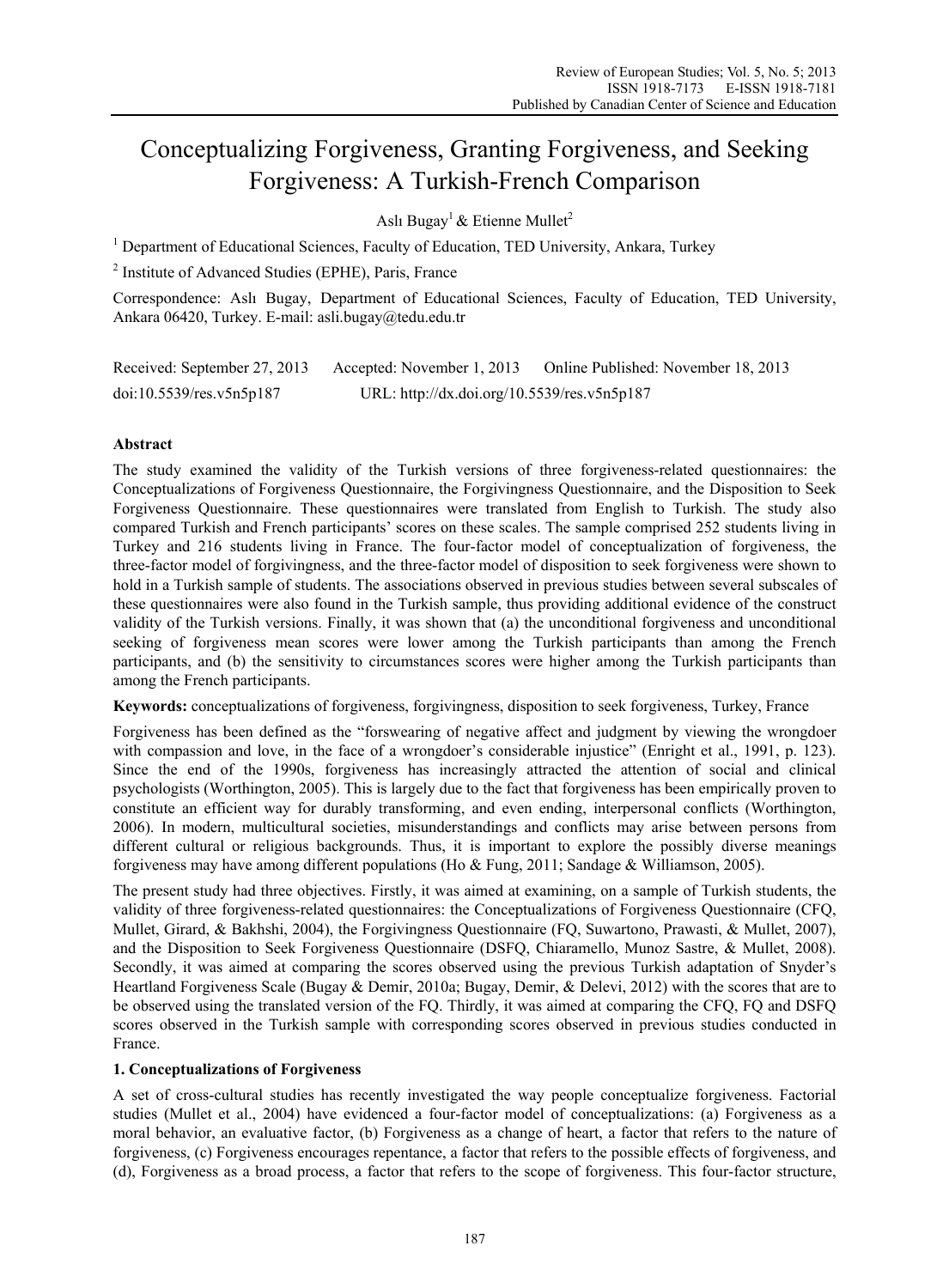initially found on a sample of French adults aged 18-80, has been able to fit data from samples of: (a) Congolese adults aged 18-82, (b) Uruguayan adults aged 17-84, (c) Colombian students aged about 22, and (d) Indian students aged about 26 (for an overview, see Tripathi & Mullet, 2010).

In the five cultures examined so far, forgiveness was regarded as a moral behavior, and significantly more among the Latin Americans than the other groups. Also, all cultures considered forgiveness a broad process, but intergroup differences were strong. The Congolese and the Latin Americans adhered to this view significantly more than the other groups. Regarding the consequences of forgiveness, strong differences were also present: The Indians and the Congolese adhered to the view that forgiveness has positive consequences (e.g., encourages repentance) more than the other groups. Finally, regarding change of heart, differences among the four groups were also strong. The Congolese and the Indians adhered to this view much more than the other groups.

### **2. Dispositional Forgiveness**

Another set of cross-cultural studies has examined dispositional forgiveness, which Roberts (1995) defined as "the disposition to abort one's anger (or altogether to miss getting angry) at persons one takes to have wronged one culpably, by seeing them in the benevolent terms provided by reasons characteristic of forgiving" (p. 290). Roberts coined the term forgivingness: an overall disposition to forgive, a disposition that manifests itself in most circumstances in life, whereas forgiveness only applies to particular circumstances (particular offenses). Factorial studies have evidenced a three-factor model of forgivingness: (a) Lasting Resentment expresses the victim's tendency to hold negative emotions, negative cognitions, and exhibit avoidance behaviors toward the offender, even in the presence of positive circumstances, (b) Sensitivity to Circumstances before forgiving expresses the victim's ability to analyze the pro and cons of harmful situations, and to build on the many circumstances of these situations for deciding whether to forgive the offender, and (c) Unconditional Forgiveness expresses the victim's tendency to harbor positive attitudes toward the offender even in the absence of positive circumstances. Unconditional Forgiveness can be viewed as the product of a type of personal, spiritual growth that may be relatively independent of external influences. Scores on these scales have been shown to be significantly related with behavioral measurements. As example, lasting resentment and unconditional forgiveness scores have been shown to be respectively higher and lower among homicide offenders than among control adults (Menezes Fonseca, Neto, & Mullet, 2012).

This ternary structure, initially found on a sample of French adults aged 18-80, has been able to fit data from samples of: (a) Italian adults aged 18-80 living in Sardinia; (b) Portuguese students and adults aged 18-40 living in the north of the country; (c) Indonesian students, aged about 21, living in Java; (d) Tutsi victims of the 1994 genocide in Rwanda, (e) Chinese adults aged 18-86 from the Buddhist community, from the Christian community, or non-religious, living in Macao; and (f) Indian students aged about 26, from the Hindu community (for an overview, see Tripathi & Mullet, 2010).

The way people conceptualize forgiveness has been shown to be associated with their level of forgivingness. Notably, a positive association was found in western Europeans between unconditional forgiveness and the beliefs that (a) forgiveness can decrease negative feelings and increase positive feelings toward the offender (change of heart) and (b) forgiveness is a broad process that is not limited to the victim-offender dyad. A positive association was also found between the view that forgiveness is immoral and lasting resentment. Interestingly, exactly the same pattern of associations was found among Indian students, supporting the view that conceptualizations and daily practice of forgiveness are related in the same way in both cultures (Tripathi & Mullet, 2010).

#### **3. Disposition to Seek Forgiveness**

A third set of cross-cultural studies has examined the disposition to seek forgiveness. Chiaramello et al. (2009), using a French sample, have found a three-factor structure that closely paralleled the three-factor structure that has been detailed above regarding forgivingness: (a) inability in seeking forgiveness, (b) sensitivity to circumstances before seeking forgiveness, and (c) unconditional seeking of forgiveness.

Strong associations have been found between scores on the FQ and scores on the DSFQ, namely between lasting resentment and incapacity at seeking forgiveness, between both sensitivity to circumstances factors, and between unconditional granting of forgiveness and unconditional seeking of forgiveness. As in the case of forgivingness, the ternary structure has been shown to fit data obtained in five countries, as diverse than Angola, Brazil, Indonesia, Mozambique, and Portugal (Neto, Pinto, Suwartono, Chiaramello, & Mullet, 2011). It seems fair to conclude that this structure has cross-cultural generality. Scores on these scales have also been shown to be significantly related with behavioral measurements (Menezes Fonseca, Neto, & Mullet, 2012).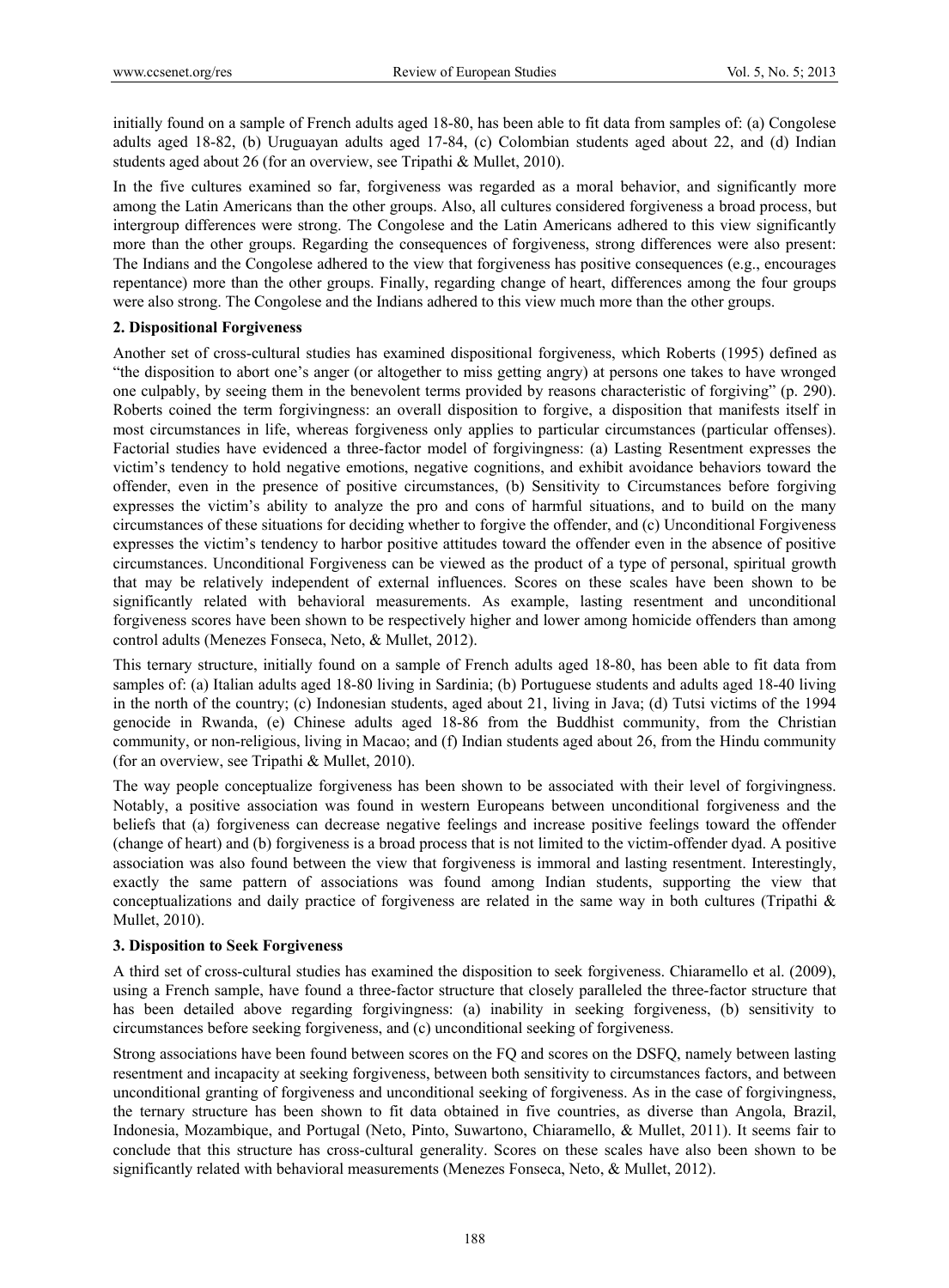### **4. Research on Forgiveness in Turkey**

Even though forgiveness has been well established in the field of psychology over the last 20 years (e.g., Freedman & Enright, 1996; Girard & Mullet, 1997; McCullough, Worthington & Rachal, 1997), the concept has, until recently, been largely neglected in Turkey. In the absence of a Turkish version of forgiveness measurement, only a few studies (Alpay, 2009; Taysin, 2007) have investigated forgiveness of others in marriage by using a single-item measure of forgiveness (i.e., I forgive him/her for what he/she did to me).

Fortunately, a Turkish version of Heartland Forgiveness Scale (Thompson et al., 2005) -- a disposition to forgive scale created in the US, has recently been published (Bugay & Demir, 2010a; Bugay, Demir & Delevi, 2012), and, as a result, research in the area of forgiveness has expanded in Turkey. Studies using this scale have investigated (a) aspects of transgression as predictors of forgiveness of others (Bugay & Demir, 2010b), (b) social-cognitive, emotional and behavioral variables as determinants of self-forgiveness (Bugay, 2010), and (c) the role of rumination as a mediator between life satisfaction and forgiveness (Bugay & Demir, 2011). The creation of new validated forgiveness-related questionnaires in Turkish was motivated by the fact that (a) forgivingness has been shown to be a disposition involving more than one factor, and (b) absolutely no validated measures of disposition to seek forgiveness and conceptualization of forgiveness has been adapted to the Turkish population.

### **5. Hypotheses**

Our first hypothesis was that the four-factor model of conceptualization of forgiveness, the three-factor model of forgivingness, and the three-factor model of disposition to seek forgiveness that have been repeatedly evidenced in other cultures would be found in the Turkish sample. The second hypothesis was that between (a) the score of forgiveness of others of the Heartland Scale and (b) the lasting resentment and the unconditional granting of forgiveness scores of the FQ, a strong association would be observed.

The third hypothesis was that between the CFQ and the FQ, the strongest associations observed in previous studies (Ballester, Muñoz Sastre, & Mullet, 2009; Tripathi & Mullet, 2010), namely between lasting resentment and immoral behavior, between lasting resentment and broad process, between sensitivity to circumstances before forgiving and encourage moral behavior, and between unconditional granting of forgiveness and broad process would be observed. The fourth hypothesis was that between the FQ and the DSFQ, the strongest associations observed in previous studies (Chiaramello et al., 2008), namely between lasting resentment and incapacity at seeking forgiveness, between both sensitivity to circumstances factors, and between Unconditional granting of forgiveness and unconditional seeking of forgiveness would be observed.

The fifth hypothesis was that between the CFQ and the DSFQ, several strong associations would be observed that would parallel the ones that had been observed in previous studies between the CFQ and the FQ, namely between incapacity at seeking forgiveness and immoral behavior, between sensitivity to circumstances before seeking forgiveness and encourage moral behavior, and between unconditional seeking of forgiveness and broad process.

Finally, the sixth hypothesis was that several differences will be observed between Turkish and French scores. In particular it was expected that Turkish scores regarding the unconditional forgiveness factor would be lower than the French scores. This hypothesis was based on previous results found in Lebanon (Mullet & Azar, 2009). Owing to the strong relationship between unconditional forgiveness and unconditional seeking of forgiveness, this expected difference is likely to extent to scores on the unconditional seeking of forgiveness factor.

### **6. Method**

#### *6.1 Participants*

The sample consisted of 252 students (51% females) from a public university in Turkey. One hundred fifty two participants were undergraduate students and 102 were graduate students. Their mean age was 23.21 years (*SD* = 3.88). For the cross country comparison the data were taken from Ballester et al. (2004), and from Chiaramello et al. (2008). The mean age of the comparison samples was 35.55 (*SD* = 14.51), and the percentage of females was 66% (*N* = 216).

### *6.2 Material*

Four questionnaires were used: the CFQ, the FQ, the DSFQ, and the Heartland Forgiveness Scale (HFS). The CFQ consisted of 20 items, five for each of the four subscales: change of heart, encourages repentance, immoral behavior and broad process. These items are shown in Table 1. The FQ consisted of 17 items distributed in three subscales: lasting resentment, sensitivity to circumstances before forgiving and unconditional granting of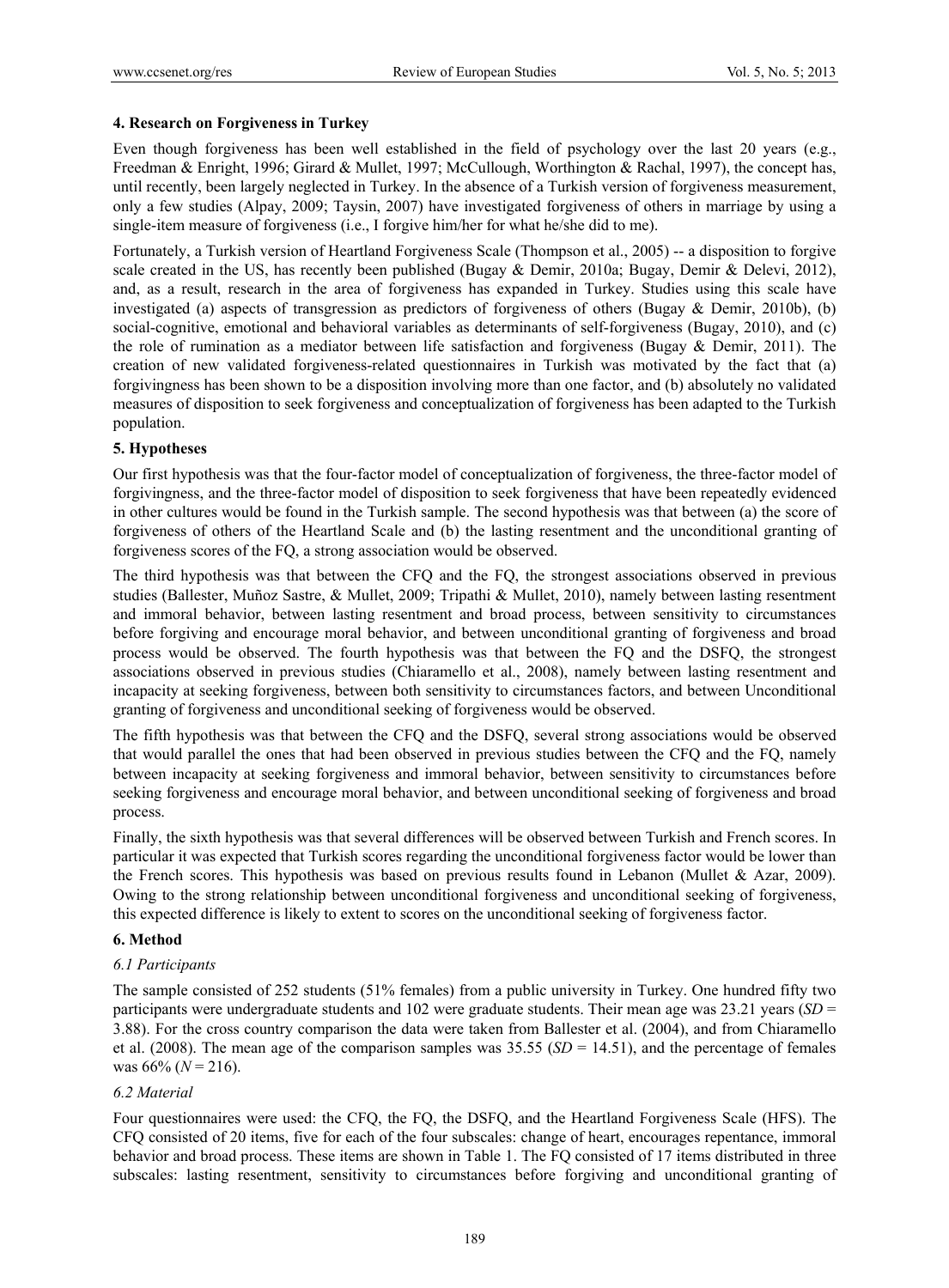forgiveness. These items are shown in Table 2. The DSFQ consisted of 15 items, five items for each of the three subscales: inability in seeking forgiveness, sensitivity to circumstances, and unconditional seeking of forgiveness. These items are shown in Table 3.

The fourth questionnaire, the HFS was used as a validity criterion. It is composed of 18 items, six for each of the three scales: Forgiveness of self (e.g., "Although I feel bad at first when I mess up, over time I can give myself some slack."), forgiveness of others (e.g., "I continue to punish a person who has done something that I think is wrong."), and forgiveness of situations (e.g., "When things go wrong for reasons that can't be controlled, I get stuck in negative thoughts about it."). As indicated above, the validity of the Turkish version of the HFS has already been established by Bugay et al. (2012).

## **7. Results**

### *7.1 Translation Process*

The following steps were implemented to ensure equivalence in meaning. The questionnaires were first translated from English to Turkish by five bilingual counselors with Ph.D. degrees, and several possible translations were elaborated for each item. Second, three faculty members at the Department of Psychological Counseling and Guidance were presented the translated items and the original items, and instructed to indicate the best fitting translation for each item. The Turkish version of the questionnaires was subsequently shown to two English language teachers with M.S. degrees for additional checking. Finally, the ultimate version of the questionnaires was reviewed by a Turkish language teacher who controlled the accuracy of the Turkish formulations used.

## *7.2 Conceptualizations of Forgiveness*

A CFA was conducted on the 20 items of the CFQ. The model tested was the four-factor correlated model suggested by Mullet et al. (2004). The results are shown in Table 1. The observed RMSEA value was .06 [.05-.07], and the observed Chi<sup>2</sup>/df value was  $323/164 = 1.97$ ; that is, lower than 5. The CFI and RMR values were .87 and .070, respectively.

A MANCOVA was conducted with Country (Turkey vs. France) as the independent variable, Change of Heart, Encourages Repentance, Immoral Behavior and Broad Process as the dependent variables and Age and Gender as the covariates. The Country effect was significant,  $R(4, 464) = 13.88$ ,  $p < .001$ .

As a significant effect was observed overall, four separate ANCOVAs were conducted, one for each of the dependant variable. Regarding Change of Heart, the country effect was not significant. Participants from Turkey tended to agree with the idea that forgiveness involves a change of heart more or less to the same extent (*M*=4.99) than participants from France (*M*=4.73). Regarding Encourages Repentance, the country effect was significant. Participants from Turkey tended to agree with the idea that forgiveness encourages repentance (*M*=6.25) more than participants from France did ( $M=4.93$ ),  $F(1, 467) = 42.40$ ,  $p < .001$ . Regarding Immoral Behavior, the country effect was not significant. Participants from Turkey tended to agree with the idea that forgiveness is an immoral behavior more or less to the same extent (*M*=2.35) than participants from France (*M*=2.45). Finally, regarding Broad Process, the country effect was significant. Participants from Turkey tended to agree with the idea that forgiveness can be a broad process  $(M=6.89)$  more than participants from France did  $(M=6.02)$ ,  $F(1, 1)$  $467$ ) = 19.05, *p* < .001.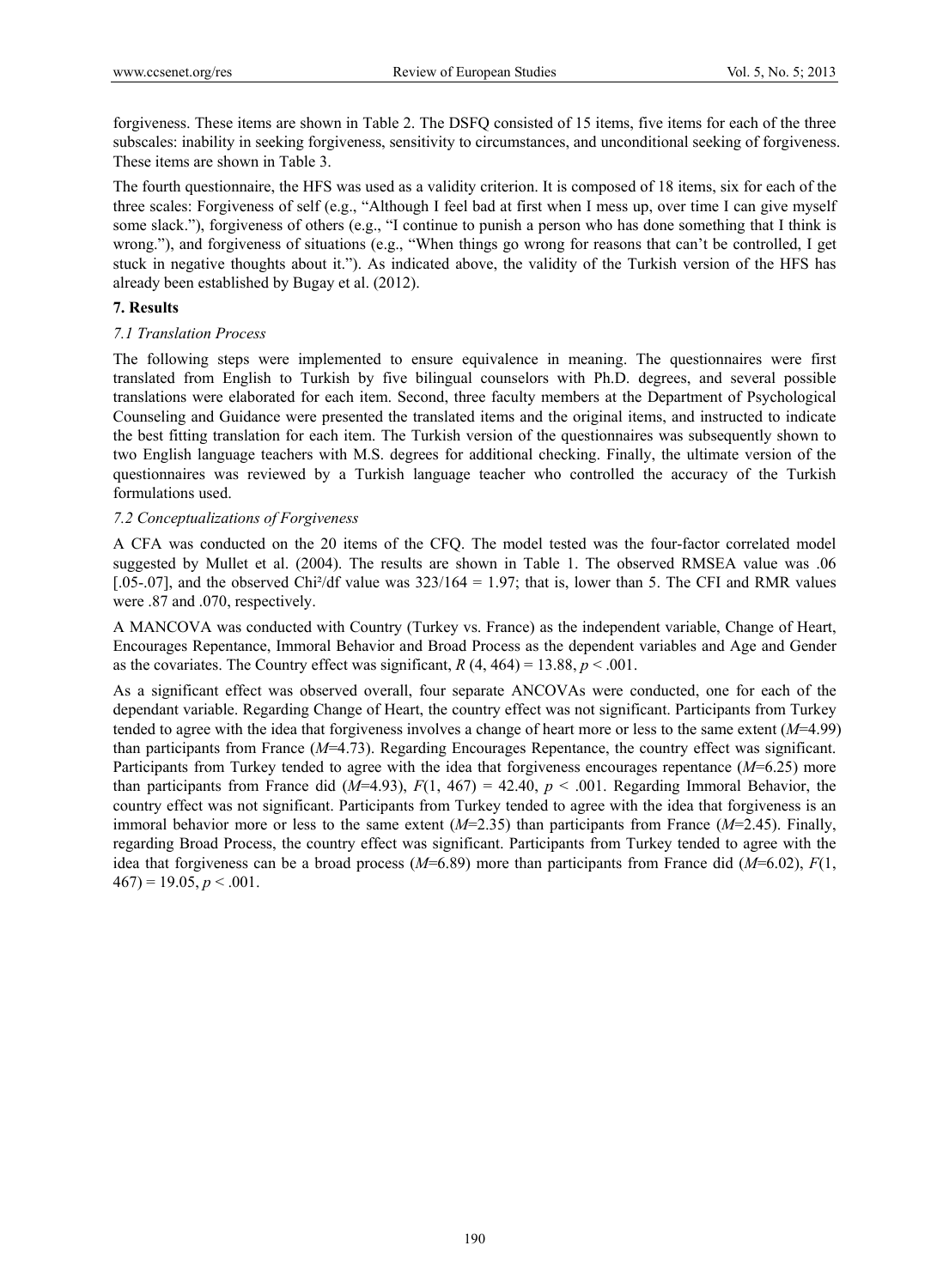|                                                                  |      | Factors    |      |          |      |      |
|------------------------------------------------------------------|------|------------|------|----------|------|------|
| Items                                                            | CoH  | <b>EMB</b> | IB   | $\rm BP$ | M    | SD   |
| To forgive someone necessarily means to start feeling affection  | .64  |            |      |          | 5.47 | 2.81 |
| towards him/her again                                            |      |            |      |          |      |      |
| To stop feeling resentment towards someone means that he/she     | .41  |            |      |          | 6.30 | 2.85 |
| has been forgiven                                                |      |            |      |          |      |      |
| To forgive someone necessarily means to reconcile with           | .51  |            |      |          | 4.90 | 2.89 |
| him/her                                                          |      |            |      |          |      |      |
| To forgive someone necessarily means to start trusting him/her   | .71  |            |      |          | 3.95 | 2.69 |
| again                                                            |      |            |      |          |      |      |
| To forgive someone necessarily means to start feeling            | .79  |            |      |          | 4.31 | 2.61 |
| sympathy towards him/her again                                   |      |            |      |          |      |      |
| To forgive someone is the best way of ensuring that he/she will  |      | .42        |      |          | 5.35 | 2.84 |
| forgive you when the time comes                                  |      |            |      |          |      |      |
| To forgive someone necessarily means to lead that person to      |      | .49        |      |          | 5.85 | 2.85 |
| accept his/her wrongs                                            |      |            |      |          |      |      |
| To forgive someone means to encourage him/her to behave          |      | .77        |      |          | 6.68 | 2.52 |
| better in the future                                             |      |            |      |          |      |      |
| To forgive someone necessarily means to make him/her set         |      | .73        |      |          | 7.48 | 2.35 |
| right his wrongs                                                 |      |            |      |          |      |      |
| To forgive someone necessarily means to make this person         |      | .59        |      |          | 5.97 | 2.69 |
| regret his/her acts                                              |      |            |      |          |      |      |
| To forgive someone necessarily means to approve of what          |      |            | .49  |          | 3.07 | 2.76 |
| he/she has done to you                                           |      |            |      |          |      |      |
| To forgive someone means to encourage him/her to behave          |      |            | .52  |          | 3.27 | 2.68 |
| wrongly again                                                    |      |            |      |          |      |      |
| To forgive someone is to act in a morally wrong way              |      |            | .74  |          | 1.70 | 1.61 |
| Forgiving necessarily shows that one has no backbone             |      |            | .65  |          | 2.09 | 2.19 |
| Forgiving is demonstrating that one is over proud                |      |            | .53  |          | 1.50 | 1.41 |
| It is possible to forgive someone even after he/she has gone far |      |            |      | .76      | 7.95 | 2.27 |
| away                                                             |      |            |      |          |      |      |
| It is possible to forgive a person even after he/she has passed  |      |            |      | .66      | 8.12 | 2.35 |
| away                                                             |      |            |      |          |      |      |
| It is possible to forgive a person even without personally       |      |            |      | .53      | 5.57 | 3.13 |
| knowing the person                                               |      |            |      |          |      |      |
| It is possible to forgive the wrongs that have been done to      |      |            |      | .36      | 6.52 | 2.84 |
| people close to you (e.g., parents)                              |      |            |      |          |      |      |
| It is possible to forgive the person(s) responsible for an       |      |            |      | .60      | 6.28 | 2.74 |
| institution (e.g., the state, the church, an association, etc.)  |      |            |      |          |      |      |
| $\cal M$                                                         | 4.99 | 6.27       | 2.32 | 6.89     |      |      |
| SD                                                               | 1.95 | 1.84       | 1.48 | 1.83     |      |      |
| Cronbach's Alpha                                                 | .75  | .74        | .72  | .72      |      |      |

Table 1. Results of the confirmatory analysis for the conceptualization items, means, standard deviations and Cronbach's alpha

## *7.3 Dispositional Forgiveness*

A CFA was conducted on the 15 items of the FQ. The model tested was the three-factor correlated model suggested by Suwartono et al. (2007). The results are shown in Table 2. The observed RMSEA value was .08 [.07-.09], and the observed Chi<sup>2</sup>/df value was  $221/87 = 2.54$ ; that is, lower than 5. The CFI and RMR values were .92 and .059, respectively.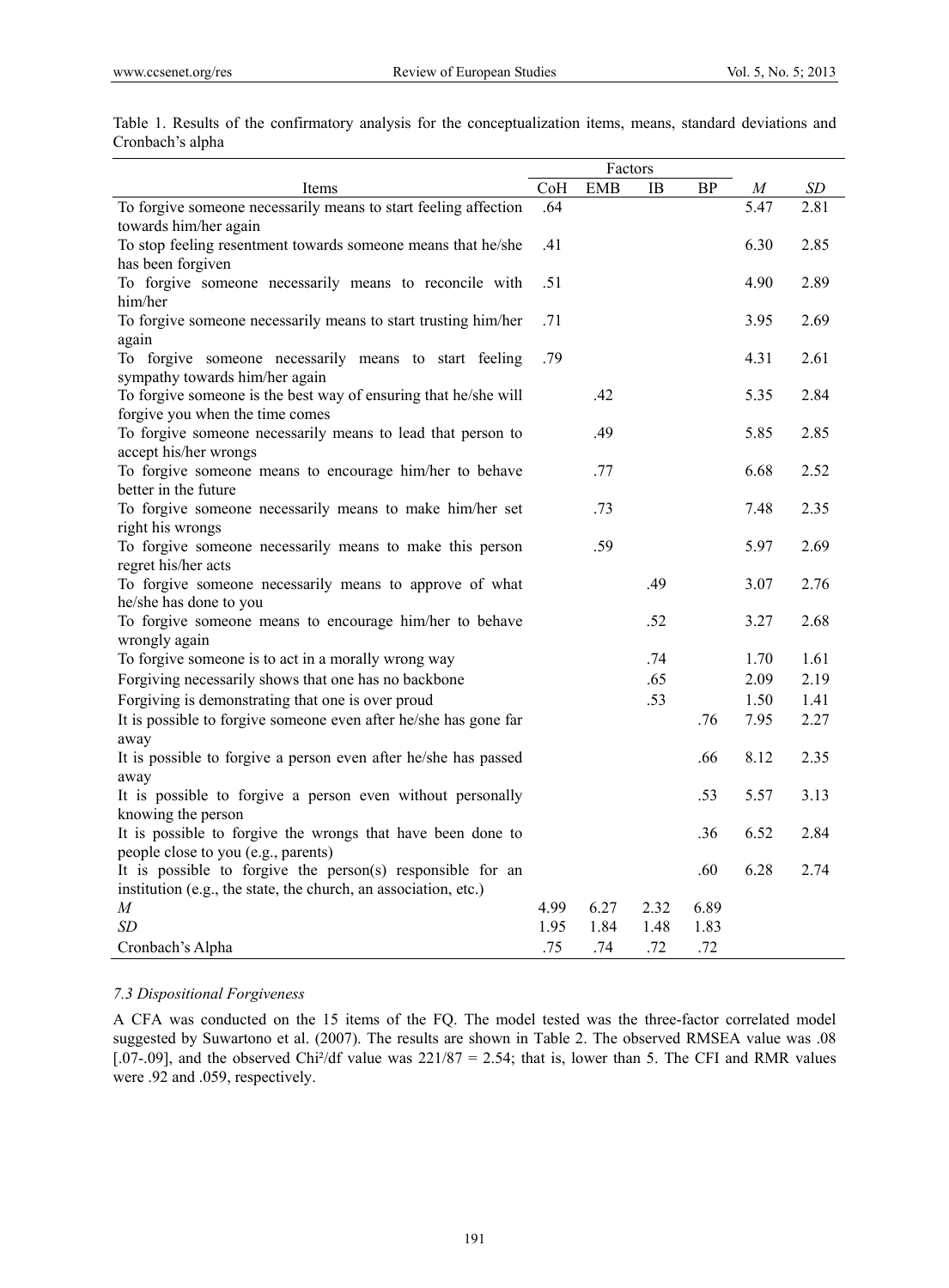|                    |  |  |  | Table 2. Results of the confirmatory factor analysis for forgivingness items, means, standard deviation, and |  |  |  |
|--------------------|--|--|--|--------------------------------------------------------------------------------------------------------------|--|--|--|
| Chronbach's alphas |  |  |  |                                                                                                              |  |  |  |

|                                                                     |      | Factors |      |                  |      |
|---------------------------------------------------------------------|------|---------|------|------------------|------|
| Items                                                               | LR   | SC      | UF   | $\boldsymbol{M}$ | SD   |
| The way I consider the world has brought me to never forgive.       | .52  |         |      | 2.62             | 2.49 |
| As far as I am concerned, I don't feel able to forgive even if the  | .75  |         |      | 2.95             | 2.39 |
| offender has apologized.                                            |      |         |      |                  |      |
| As far as I am concerned, I keep feeling resentful even if the      | .73  |         |      | 4.27             | 3.00 |
| offender has begged for forgiveness.                                |      |         |      |                  |      |
| As far as I am concerned, I feel unable to forgive even if the      | .82  |         |      | 3.61             | 2.77 |
| consequences of the harm done have been canceled.                   |      |         |      |                  |      |
| As far as I am concerned, I keep feeling resentful even if the      | .69  |         |      | 3.40             | 2.60 |
| consequences of the harm done are minimal.                          |      |         |      |                  |      |
| As far as I am concerned, I can more easily forgive a person I well |      | .37     |      | 5.96             | 3.04 |
| know than a person I don't know.                                    |      |         |      |                  |      |
| As far as I am concerned, I forgive more easily if my family or my  |      | .59     |      | 7.39             | 2.40 |
| friends invite me to do so.                                         |      |         |      |                  |      |
| As far as I am concerned, I forgive more easily when I feel good    |      | .65     |      | 7.31             | 2.29 |
| and everything goes well.                                           |      |         |      |                  |      |
| As far as I am concerned, I forgive more easily a member of my      |      | .74     |      | 8.17             | 2.16 |
| family than anyone else.                                            |      |         |      |                  |      |
| As far as I am concerned, I can more easily forgive when the        |      | .36     |      | 5.59             | 2.74 |
| offender has begged for forgiveness.                                |      |         |      |                  |      |
| As far as I am concerned, I can easily forgive even if the          |      |         | .81  | 4.61             | 2.68 |
| consequences of the harm done have not been cancelled.              |      |         |      |                  |      |
| As far as I am concerned, I can easily forgive even if the          |      |         | .85  | 3.78             | 2.64 |
| consequences of the harm done are serious ones.                     |      |         |      |                  |      |
| As far as I am concerned, I can easily forgive even if the offender |      |         | .88  | 4.03             | 2.70 |
| has not begged for forgiveness.                                     |      |         |      |                  |      |
| As far as I am concerned, I can easily forgive even if the offender |      |         | .85  | 3.66             | 2.66 |
| has not apologized.                                                 |      |         |      |                  |      |
| As far as I am concerned, I can easily forgive even if the offender |      |         | .71  | 2.85             | 2.61 |
| did the harm intentionally                                          |      |         |      |                  |      |
| $\boldsymbol{M}$                                                    | 3.37 | 6.89    | 3.79 |                  |      |
| SD                                                                  | 2.03 | 1.65    | 2.27 |                  |      |
| Cronbach's alpha                                                    | .83  | .67     | .91  |                  |      |

A MANCOVA was conducted with Country as the independent variable, Lasting Resentment, Sensitivity to Circumstances and Unconditional Forgiveness as the dependent variables and Age and Gender as the covariates. The Country effect was significant,  $R(3, 465) = 8.54$ ,  $p < .001$ .

As a significant effect was observed overall, three separate ANCOVAs were conducted, one for each of the dependant variable. Regarding Lasting Resentment, the country effect was not significant. Participants from Turkey tended to report a level of lasting resentment (*M*=3.38) that was close to the one reported by participants from France (*M*=3.27). Regarding Sensitivity to Circumstances, the country effect was significant. Participants from Turkey tended to report a level of sensitivity to circumstances (*M*=6.88) that was slightly higher than the one reported by participants from France  $(M=6.18)$ ,  $F(1, 467) = 15.17$ ,  $p < .001$ . Finally, regarding Unconditional Forgiveness, the country effect was also significant. Participants from Turkey tended to report a level of unconditional forgiveness (*M*=3.76) that was slightly lower than the one reported by participants from France  $(M=4.42)$ ,  $F(1, 467) = 7.42$ ,  $p < 0.01$ .

### *7.4 Disposition to Seek Forgiveness*

A CFA was conducted on the 15 items of the DSFQ. The model tested was the three-factor correlated model suggested by Chiaramello et al. (2008). The results are shown in Table 3. The observed RMSEA value was .08 [.07-.09], and the observed Chi<sup>2</sup>/df value was  $235/87 = 2.70$ . The CFI and RMR values were .91 and .085, respectively.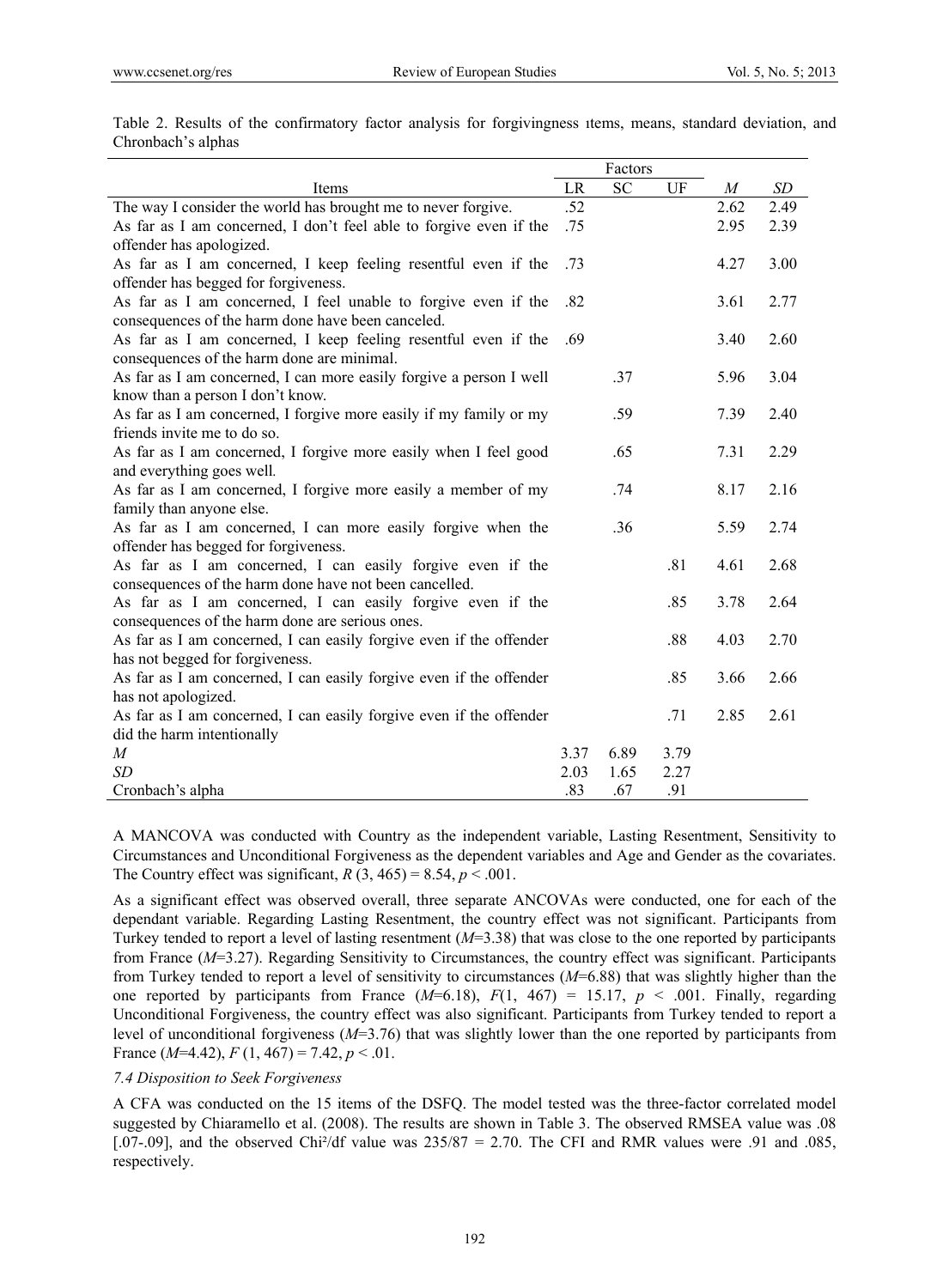| <b>ISF</b><br><b>USF</b><br><b>SCSF</b><br>SD<br>$\cal M$<br>Items<br>As far as I am concerned, I don't feel able to seek<br>.63<br>3.50<br>2.65<br>forgiveness even when I positively consider the person I<br>have harmed.<br>, I don't feel able to seek forgiveness even when the harm I<br>.85<br>2.62<br>2.29<br>have caused has clearly visible consequences on the person I<br>have harmed.<br>2.33<br>, I don't feel able to seek forgiveness even when I think I<br>.91<br>2.38<br>am entirely responsible for the harm done.<br>, I don't feel able to seek forgiveness even when the<br>2.29<br>.91<br>2.67<br>consequences of the harm have disappeared.<br>.58<br>2.68<br>, I don't feel able to seek forgiveness even when the harm<br>3.42<br>was not intended.<br>, I feel it is easier to seek forgiveness when I feel good and<br>7.41<br>2.49<br>.72<br>everything goes well.<br>, I feel it is easier to seek forgiveness when my family or<br>.59<br>6.19<br>2.76<br>friends have encouraged me to do so.<br>, I feel it is easier to seek forgiveness when the person I<br>2.88<br>.51<br>6.69<br>have harmed has not taken revenge.<br>, I feel it is easier to seek forgiveness when the harm done<br>.61<br>6.69<br>2.91<br>has clearly visible consequences in the person I have<br>harmed.<br>6.55<br>2.86<br>, I feel it is less easy to seek forgiveness when I feel bad<br>.35<br>and everything is going badly.<br>My worldviews leads me to always seek forgiveness.<br>.60<br>5.71<br>3.07<br>, I readily seek forgiveness even when I feel bad and<br>5.09<br>3.01<br>.78<br>everything goes badly.<br>.81<br>, I readily seek forgiveness even when I feel that it puts me<br>5.24<br>3.05<br>in a position of inferiority vis-à-vis the person I have<br>harmed. |
|-------------------------------------------------------------------------------------------------------------------------------------------------------------------------------------------------------------------------------------------------------------------------------------------------------------------------------------------------------------------------------------------------------------------------------------------------------------------------------------------------------------------------------------------------------------------------------------------------------------------------------------------------------------------------------------------------------------------------------------------------------------------------------------------------------------------------------------------------------------------------------------------------------------------------------------------------------------------------------------------------------------------------------------------------------------------------------------------------------------------------------------------------------------------------------------------------------------------------------------------------------------------------------------------------------------------------------------------------------------------------------------------------------------------------------------------------------------------------------------------------------------------------------------------------------------------------------------------------------------------------------------------------------------------------------------------------------------------------------------------------------------------------------------------------------|
|                                                                                                                                                                                                                                                                                                                                                                                                                                                                                                                                                                                                                                                                                                                                                                                                                                                                                                                                                                                                                                                                                                                                                                                                                                                                                                                                                                                                                                                                                                                                                                                                                                                                                                                                                                                                       |
|                                                                                                                                                                                                                                                                                                                                                                                                                                                                                                                                                                                                                                                                                                                                                                                                                                                                                                                                                                                                                                                                                                                                                                                                                                                                                                                                                                                                                                                                                                                                                                                                                                                                                                                                                                                                       |
|                                                                                                                                                                                                                                                                                                                                                                                                                                                                                                                                                                                                                                                                                                                                                                                                                                                                                                                                                                                                                                                                                                                                                                                                                                                                                                                                                                                                                                                                                                                                                                                                                                                                                                                                                                                                       |
|                                                                                                                                                                                                                                                                                                                                                                                                                                                                                                                                                                                                                                                                                                                                                                                                                                                                                                                                                                                                                                                                                                                                                                                                                                                                                                                                                                                                                                                                                                                                                                                                                                                                                                                                                                                                       |
|                                                                                                                                                                                                                                                                                                                                                                                                                                                                                                                                                                                                                                                                                                                                                                                                                                                                                                                                                                                                                                                                                                                                                                                                                                                                                                                                                                                                                                                                                                                                                                                                                                                                                                                                                                                                       |
|                                                                                                                                                                                                                                                                                                                                                                                                                                                                                                                                                                                                                                                                                                                                                                                                                                                                                                                                                                                                                                                                                                                                                                                                                                                                                                                                                                                                                                                                                                                                                                                                                                                                                                                                                                                                       |
|                                                                                                                                                                                                                                                                                                                                                                                                                                                                                                                                                                                                                                                                                                                                                                                                                                                                                                                                                                                                                                                                                                                                                                                                                                                                                                                                                                                                                                                                                                                                                                                                                                                                                                                                                                                                       |
|                                                                                                                                                                                                                                                                                                                                                                                                                                                                                                                                                                                                                                                                                                                                                                                                                                                                                                                                                                                                                                                                                                                                                                                                                                                                                                                                                                                                                                                                                                                                                                                                                                                                                                                                                                                                       |
|                                                                                                                                                                                                                                                                                                                                                                                                                                                                                                                                                                                                                                                                                                                                                                                                                                                                                                                                                                                                                                                                                                                                                                                                                                                                                                                                                                                                                                                                                                                                                                                                                                                                                                                                                                                                       |
|                                                                                                                                                                                                                                                                                                                                                                                                                                                                                                                                                                                                                                                                                                                                                                                                                                                                                                                                                                                                                                                                                                                                                                                                                                                                                                                                                                                                                                                                                                                                                                                                                                                                                                                                                                                                       |
|                                                                                                                                                                                                                                                                                                                                                                                                                                                                                                                                                                                                                                                                                                                                                                                                                                                                                                                                                                                                                                                                                                                                                                                                                                                                                                                                                                                                                                                                                                                                                                                                                                                                                                                                                                                                       |
|                                                                                                                                                                                                                                                                                                                                                                                                                                                                                                                                                                                                                                                                                                                                                                                                                                                                                                                                                                                                                                                                                                                                                                                                                                                                                                                                                                                                                                                                                                                                                                                                                                                                                                                                                                                                       |
|                                                                                                                                                                                                                                                                                                                                                                                                                                                                                                                                                                                                                                                                                                                                                                                                                                                                                                                                                                                                                                                                                                                                                                                                                                                                                                                                                                                                                                                                                                                                                                                                                                                                                                                                                                                                       |
|                                                                                                                                                                                                                                                                                                                                                                                                                                                                                                                                                                                                                                                                                                                                                                                                                                                                                                                                                                                                                                                                                                                                                                                                                                                                                                                                                                                                                                                                                                                                                                                                                                                                                                                                                                                                       |
|                                                                                                                                                                                                                                                                                                                                                                                                                                                                                                                                                                                                                                                                                                                                                                                                                                                                                                                                                                                                                                                                                                                                                                                                                                                                                                                                                                                                                                                                                                                                                                                                                                                                                                                                                                                                       |
|                                                                                                                                                                                                                                                                                                                                                                                                                                                                                                                                                                                                                                                                                                                                                                                                                                                                                                                                                                                                                                                                                                                                                                                                                                                                                                                                                                                                                                                                                                                                                                                                                                                                                                                                                                                                       |
|                                                                                                                                                                                                                                                                                                                                                                                                                                                                                                                                                                                                                                                                                                                                                                                                                                                                                                                                                                                                                                                                                                                                                                                                                                                                                                                                                                                                                                                                                                                                                                                                                                                                                                                                                                                                       |
|                                                                                                                                                                                                                                                                                                                                                                                                                                                                                                                                                                                                                                                                                                                                                                                                                                                                                                                                                                                                                                                                                                                                                                                                                                                                                                                                                                                                                                                                                                                                                                                                                                                                                                                                                                                                       |
|                                                                                                                                                                                                                                                                                                                                                                                                                                                                                                                                                                                                                                                                                                                                                                                                                                                                                                                                                                                                                                                                                                                                                                                                                                                                                                                                                                                                                                                                                                                                                                                                                                                                                                                                                                                                       |
|                                                                                                                                                                                                                                                                                                                                                                                                                                                                                                                                                                                                                                                                                                                                                                                                                                                                                                                                                                                                                                                                                                                                                                                                                                                                                                                                                                                                                                                                                                                                                                                                                                                                                                                                                                                                       |
|                                                                                                                                                                                                                                                                                                                                                                                                                                                                                                                                                                                                                                                                                                                                                                                                                                                                                                                                                                                                                                                                                                                                                                                                                                                                                                                                                                                                                                                                                                                                                                                                                                                                                                                                                                                                       |
|                                                                                                                                                                                                                                                                                                                                                                                                                                                                                                                                                                                                                                                                                                                                                                                                                                                                                                                                                                                                                                                                                                                                                                                                                                                                                                                                                                                                                                                                                                                                                                                                                                                                                                                                                                                                       |
|                                                                                                                                                                                                                                                                                                                                                                                                                                                                                                                                                                                                                                                                                                                                                                                                                                                                                                                                                                                                                                                                                                                                                                                                                                                                                                                                                                                                                                                                                                                                                                                                                                                                                                                                                                                                       |
|                                                                                                                                                                                                                                                                                                                                                                                                                                                                                                                                                                                                                                                                                                                                                                                                                                                                                                                                                                                                                                                                                                                                                                                                                                                                                                                                                                                                                                                                                                                                                                                                                                                                                                                                                                                                       |
|                                                                                                                                                                                                                                                                                                                                                                                                                                                                                                                                                                                                                                                                                                                                                                                                                                                                                                                                                                                                                                                                                                                                                                                                                                                                                                                                                                                                                                                                                                                                                                                                                                                                                                                                                                                                       |
|                                                                                                                                                                                                                                                                                                                                                                                                                                                                                                                                                                                                                                                                                                                                                                                                                                                                                                                                                                                                                                                                                                                                                                                                                                                                                                                                                                                                                                                                                                                                                                                                                                                                                                                                                                                                       |
|                                                                                                                                                                                                                                                                                                                                                                                                                                                                                                                                                                                                                                                                                                                                                                                                                                                                                                                                                                                                                                                                                                                                                                                                                                                                                                                                                                                                                                                                                                                                                                                                                                                                                                                                                                                                       |
|                                                                                                                                                                                                                                                                                                                                                                                                                                                                                                                                                                                                                                                                                                                                                                                                                                                                                                                                                                                                                                                                                                                                                                                                                                                                                                                                                                                                                                                                                                                                                                                                                                                                                                                                                                                                       |
|                                                                                                                                                                                                                                                                                                                                                                                                                                                                                                                                                                                                                                                                                                                                                                                                                                                                                                                                                                                                                                                                                                                                                                                                                                                                                                                                                                                                                                                                                                                                                                                                                                                                                                                                                                                                       |
| , I readily seek forgiveness even when I have already been<br>.78<br>5.74<br>3.01                                                                                                                                                                                                                                                                                                                                                                                                                                                                                                                                                                                                                                                                                                                                                                                                                                                                                                                                                                                                                                                                                                                                                                                                                                                                                                                                                                                                                                                                                                                                                                                                                                                                                                                     |
| punished for the harm done.                                                                                                                                                                                                                                                                                                                                                                                                                                                                                                                                                                                                                                                                                                                                                                                                                                                                                                                                                                                                                                                                                                                                                                                                                                                                                                                                                                                                                                                                                                                                                                                                                                                                                                                                                                           |
| , I readily seek forgiveness even when the person I have<br>.65<br>3.89<br>2.91                                                                                                                                                                                                                                                                                                                                                                                                                                                                                                                                                                                                                                                                                                                                                                                                                                                                                                                                                                                                                                                                                                                                                                                                                                                                                                                                                                                                                                                                                                                                                                                                                                                                                                                       |
| harmed has already taken revenge on me for the harm done.                                                                                                                                                                                                                                                                                                                                                                                                                                                                                                                                                                                                                                                                                                                                                                                                                                                                                                                                                                                                                                                                                                                                                                                                                                                                                                                                                                                                                                                                                                                                                                                                                                                                                                                                             |
| 2.92<br>6.71<br>M<br>5.13                                                                                                                                                                                                                                                                                                                                                                                                                                                                                                                                                                                                                                                                                                                                                                                                                                                                                                                                                                                                                                                                                                                                                                                                                                                                                                                                                                                                                                                                                                                                                                                                                                                                                                                                                                             |
| 1.99<br>1.85<br>2.36<br>SD                                                                                                                                                                                                                                                                                                                                                                                                                                                                                                                                                                                                                                                                                                                                                                                                                                                                                                                                                                                                                                                                                                                                                                                                                                                                                                                                                                                                                                                                                                                                                                                                                                                                                                                                                                            |
| .88<br>.69<br>.84<br>Cronbach's Alpha                                                                                                                                                                                                                                                                                                                                                                                                                                                                                                                                                                                                                                                                                                                                                                                                                                                                                                                                                                                                                                                                                                                                                                                                                                                                                                                                                                                                                                                                                                                                                                                                                                                                                                                                                                 |

Table 3. Results of the confirmatory factor analysis for the disposition to seek items. means, standard deviations and Cronbach's alphas

A MANCOVA was conducted with Country as the independent variable, Incapacity at Seeking Forgiveness, Sensitivity to Circumstances and Unconditional Seeking of Forgiveness as the dependent variables and Age and Gender as the covariates. The Country effect was significant,  $R(3, 438) = 8.22$ ,  $p < .001$ .

As a significant effect was observed overall, three separate ANCOVAs were conducted, one for each of the dependant variable. Regarding Incapacity at Seeking Forgiveness, the country effect was significant. Participants from Turkey tended to report a level of incapacity at seeking forgiveness (*M*=2.96) that was slightly higher than the one reported by participants from France  $(M=2.47)$ ,  $F(1, 440) = 7.37$ ,  $p < .01$ . Regarding Sensitivity to Circumstances, the country effect was significant. Participants from Turkey tended to report a level of sensitivity to circumstances ( $M=6.69$ ) that was higher than the one reported by participants from France ( $M=6.04$ ),  $F(1, 440)$  $= 12.44$ ,  $p < .001$ . Finally, regarding Unconditional Seeking of Forgiveness, the country effect was also significant. Participants from Turkey tended to report a level of unconditional seeking of forgiveness (*M*=5.10) that was slightly lower than the one reported by participants from France  $(M=5.752)$ ,  $F(1, 440) = 7.52$ ,  $p < 0.01$ .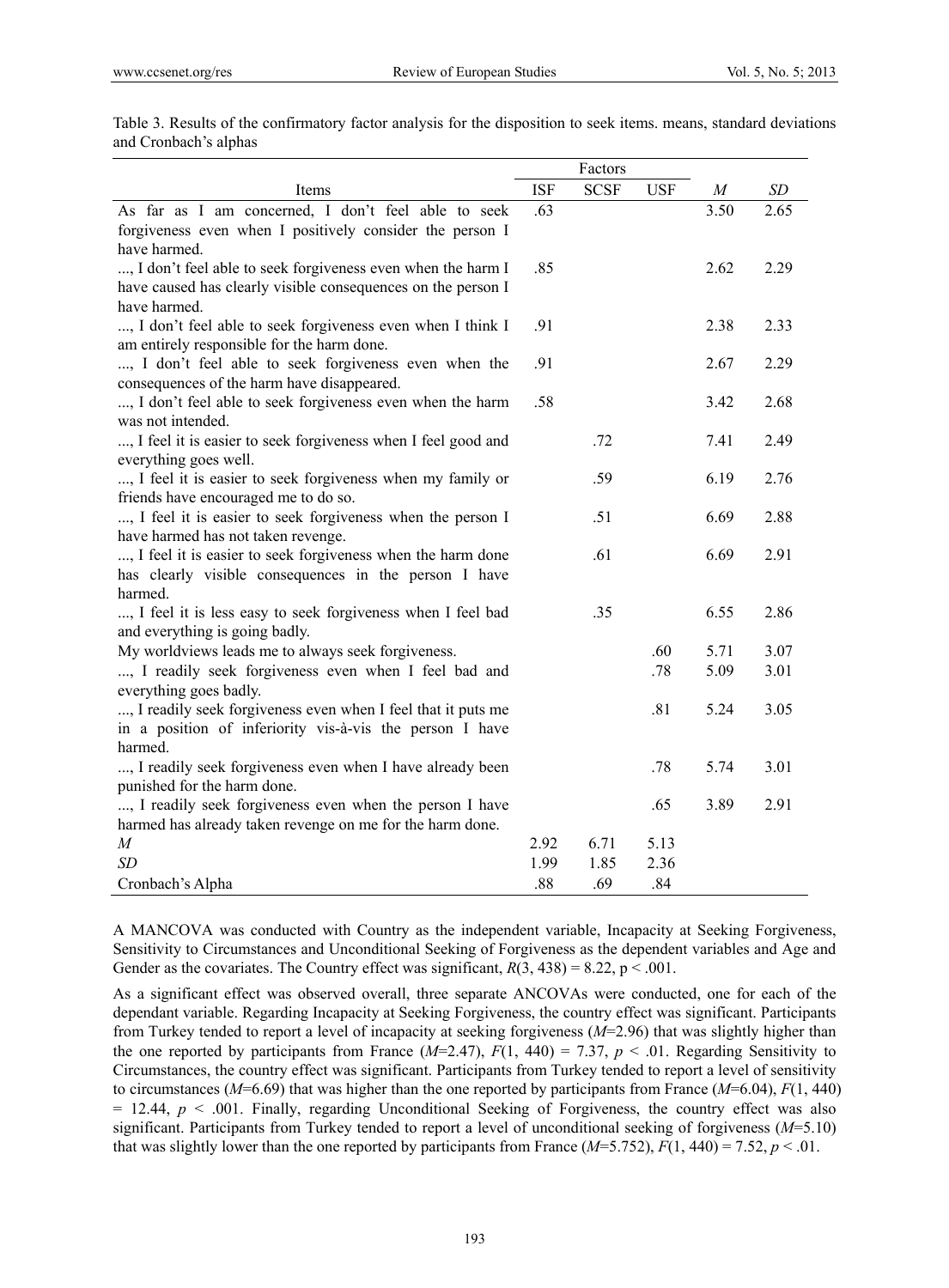## *7.5 Correlational Analyses*

Correlation coefficients were computed between age, gender and all the forgiveness-related variables, including the HFS. The results are shown in Table 4. Owing to the great number of coefficients, the significance threshold was set at .001.

| Variables                     | $\mathbf{1}$     | $\overline{c}$ | 3       | $\overline{4}$ | 5       | 6              | 7      | 8              | 9            | 10     | 11           | 12     | 13           | 14      |
|-------------------------------|------------------|----------------|---------|----------------|---------|----------------|--------|----------------|--------------|--------|--------------|--------|--------------|---------|
| Age                           | $\mathbf{1}$     |                |         |                |         |                |        |                |              |        |              |        |              |         |
| Gender                        | .00              | $\mathbf{1}$   |         |                |         |                |        |                |              |        |              |        |              |         |
| Forgiveness of Self           | .02              | $-.02$         | 1       |                |         |                |        |                |              |        |              |        |              |         |
| of<br>Forgiveness             | .05              | .09            | $.45*$  | 1              |         |                |        |                |              |        |              |        |              |         |
| Others                        |                  |                |         |                |         |                |        |                |              |        |              |        |              |         |
| Forgiveness                   | of .09 -.00      |                | .20     | $.42*$         | 1       |                |        |                |              |        |              |        |              |         |
| Events                        |                  |                |         |                |         |                |        |                |              |        |              |        |              |         |
| Lasting Resentment $-.13-.02$ |                  |                | $-.44*$ | $-.54*$        | $-.42*$ | $\overline{1}$ |        |                |              |        |              |        |              |         |
| ensitivity                    | to $-.01$ $-.04$ |                | .09     | $-.02$         | .00     | $-.04$         | 1      |                |              |        |              |        |              |         |
| Circumstances                 |                  |                |         |                |         |                |        |                |              |        |              |        |              |         |
| Unconditional                 | .05              | .12            | $.49*$  | $.61*$         | $.24*$  | $-41*$         | $-.00$ | $\overline{1}$ |              |        |              |        |              |         |
| Forgiveness                   |                  |                |         |                |         |                |        |                |              |        |              |        |              |         |
| Incapacity                    | at $-.09$ .13    |                | $-.12$  | $-.18$         | $-.18$  | $.37*$         | $-.09$ | .01            | $\mathbf{1}$ |        |              |        |              |         |
| Seeking                       |                  |                |         |                |         |                |        |                |              |        |              |        |              |         |
| Forgiveness                   |                  |                |         |                |         |                |        |                |              |        |              |        |              |         |
| Sensitivity                   | to $-.04$        | .03            | .16     | $-.02$         | $-.06$  | $-.05$         | $.43*$ | .03            | $-.12$       | 1      |              |        |              |         |
| Circumstances                 |                  |                |         |                |         |                |        |                |              |        |              |        |              |         |
| Unconditional                 | .03              | .00.           | $.38*$  | $.49*$         | $.24*$  | $-.34*$        | .02    | $.50*$         | $-.36*$      | .08    | $\mathbf{1}$ |        |              |         |
| Seeking                       |                  |                |         |                |         |                |        |                |              |        |              |        |              |         |
| Change of Heart               |                  | $.04 - .02$    | $.29*$  | $.23*$         | .06     | $-.21*$        | $.22*$ | $.26*$         | .00          | $.23*$ | $.22*$       | 1      |              |         |
| Moral<br>Encourage            |                  | $-.01-.09$     | $.24*$  | .17            | .06     | $-.14$         | .14    | .19            | $-.07$       | $.29*$ | $.25*$       | $.32*$ | $\mathbf{1}$ |         |
| Behavior                      |                  |                |         |                |         |                |        |                |              |        |              |        |              |         |
| Immoral Behavior              | $-.01$           | .09            | $-.19$  | $-.24*$        | $-.27*$ | $.43*$         | $-.14$ | $-.08$         | $.34*$       | $-15$  | $-.14$       | $-.15$ | $-.31*$      | 1       |
| <b>Broad Process</b>          | .03              | $-.05$         | $.34*$  | $.31*$         | $.22*$  | $-.34*$        | .19    | $.40*$         | $-.08$       | .18    | $.43*$       | $.27*$ | $.21*$       | $-.25*$ |

### **8. Discussion**

The study examined the validity of the Turkish version of three forgiveness-related questionnaires: the Conceptualizations of Forgiveness Questionnaire, the Forgivingness Questionnaire, and the Disposition to Seek Forgiveness Questionnaires. As hypothesized, the four-factor model of conceptualization of forgiveness, the three-factor model of forgivingness, and the three-factor model of disposition to seek forgiveness were found to hold in the Turkish sample. There is thus empirical evidence for the construct validity of the Turkish version of these questionnaires. The good fit of the three-factor model of forgivingness in the Turkish sample had, however, to be contrasted with the bad fit of this model in a Lebanese sample previously reported by Mullet and Azar (2009). In their study, a specific apologies factor was present in the ternary structure, in addition to the unconditional forgiveness factor and a modified lasting resentment factor. This difference in the nature of the factors was attributed to the fact that among Muslims there is a specific status attributed to apologies and repentance in the forgiveness process. The present study leads to think that this difference in structure may be specific to Lebanese Muslims.

As hypothesized, strong correlations were observed between the score of forgiveness of others of the HFS on the one hand, and the scores on the lasting resentment and unconditional granting of forgiveness scales of the FQ. There is thus empirical evidence for the convergent validity of the Turkish version of these two questionnaires.

As hypothesized, the strongest associations observed in previous studies between (a) the CFQ and the FQ, namely between lasting resentment and immoral behavior, between lasting resentment and broad process, between sensitivity to circumstances before forgiving and encourage moral behavior, and between unconditional granting of forgiveness and broad process, and (b) between the FQ and the DSFQ, namely between lasting resentment and incapacity at seeking forgiveness, between both sensitivity to circumstances factors, and between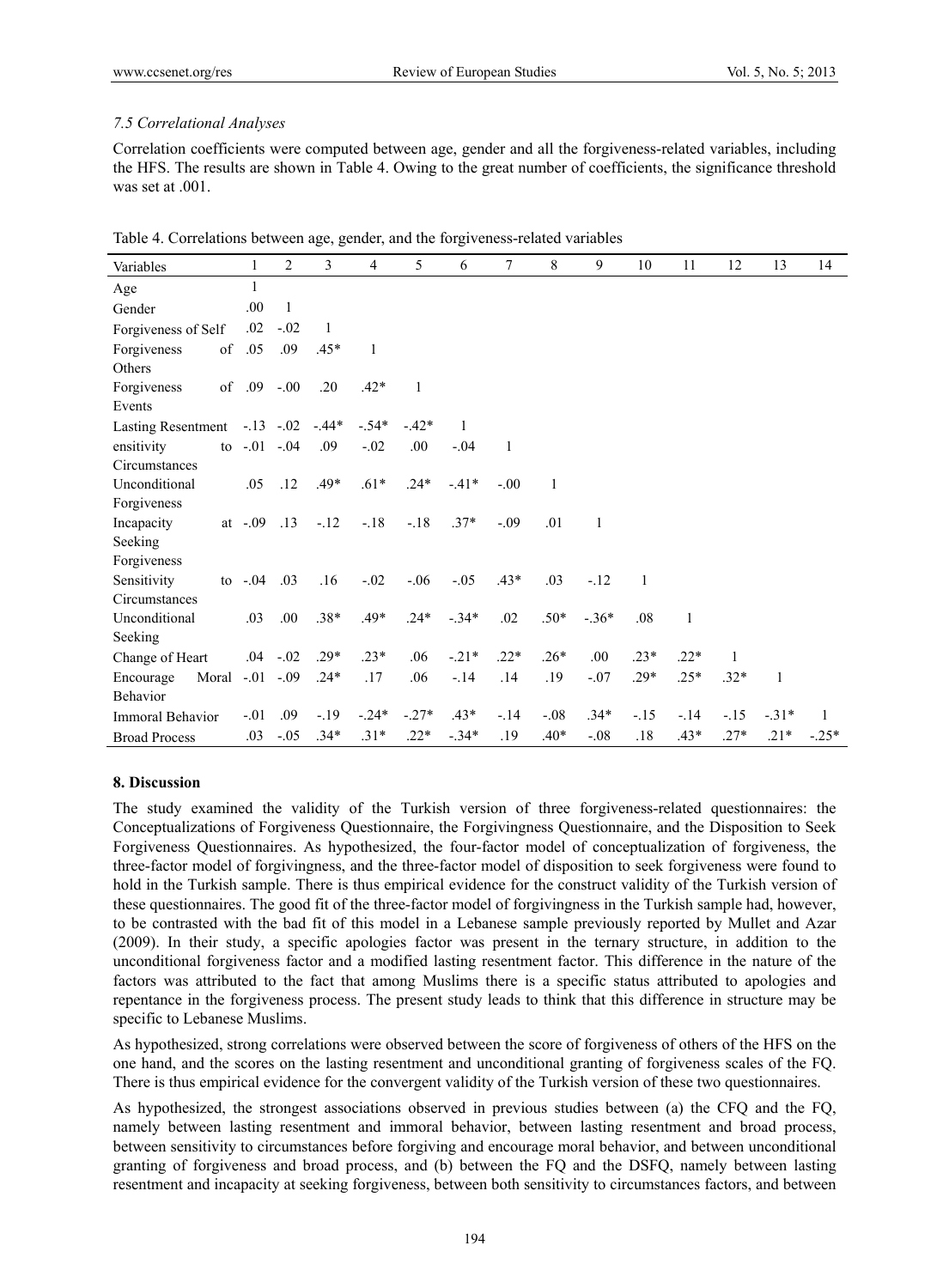unconditional granting of forgiveness and unconditional seeking of forgiveness were observed in the Turkish sample. These associations provide additional evidence for the construct validity of the Turkish version of these questionnaires.

As hypothesized, several associations paralleling the ones that had been observed in previous studies were observed between the CFQ and the DSFQ. Incapacity at seeking forgiveness and immoral behavior were shown to be significantly correlated as well as (a) sensitivity to circumstances before forgiving and encourage moral behavior and (b) unconditional seeking of forgiveness and broad process, thus providing still more evidence for the construct validity of the Turkish version of these questionnaires.

Finally, as hypothesized, the unconditional forgiveness and unconditional seeking of forgiveness mean scores were lower among the Turkish participants than among the French participants. These differences were consistent with findings by Azar and Mullet (2009). Other differences have been found. In particular, Turkish participants, more than the French tend to conceptualize forgiveness as a broad process and as a process that encourages the offender's repentance. The Turkish may thus be close in their views to the Indians and the Latin Americans, respectively, two cultures that are considered as less individualistic than the French one. Also, the Turkish, more than the French were sensitive to the circumstances of the offense before forgiving or before seeking forgiveness. This finding is consistent with the view developed earlier that among Muslims, a specific status in the forgiveness process is attributed to apologies and repentance, two undoubtedly important circumstances in this kind of situation.

In summary, valid forgiveness-related questionnaires are now at the disposal of Turkish researchers who are interested in examining different aspects of forgiveness among Turkish-speaking students and young adults. Future studies should, for example, explore the relationship between Turkish people's attitude towards forgiveness and the way (a) they behave in the family (e.g., family violence), (b) they behave at school (e.g., bullying), (c) they conceive of the functioning of institutions (e.g., the educational system, the police, the justice system), (d) they consider certain national events (e.g., mass violence) or certain major international events (e.g., terrorism).

#### **References**

- Alpay, A. (2009). *Forgiveness in close relationship: The investigation of forgiveness in terms of attachment, self-esteem, empathy and romantic jealousy.* Unpublished Master Thesis, Ankara University.
- Ballester, S., Muñoz Sastre, M. T., & Mullet, E. (2009). Forgivingness and lay conceptualizations of forgiveness. *Personality and Individual Differences, 47*(6), 605-609. http://dx.doi.org/10.1016/j.paid.2009.05.016
- Bugay, A. (2010). *Investigation of social-cognitive, emotional and behavioral variables as predictors of self-forgiveness.* Unpublished Doctoral Dissertation, Middle East Technical University.
- Bugay, A., & Demir, A. (2010a). A Turkish version of Heartland Forgiveness Scale. *Procedia Social and Behavioral Sciences, 5,* 1927-1931. http://dx.doi.org/10.1016/j.sbspro.2010.07.390
- Bugay, A., & Demir, A. (2010b). The features of transgression as predictors of forgiveness of others. *Turkish Psychological Counseling and Guidance Journal, 4*(35), 8-17.
- Bugay, A., & Demir, A. (2011). Mediator role of rumination in the relation between life satisfaction and forgiveness. *XI. National Congress of Psychological Counseling and Guidance,* İzmir, October, 3-5. p. 65.
- Bugay, A., Demir, A., & Delevi. R. (2012). Assessment of the factor structure, reliability and validity of the Turkish version of Heartland Forgiveness Scale. *Psychological Reports*, *111*(2), 575-584. http://dx.doi.org/10.2466/08.21.PR0.111.5.575-584
- Chiaramello, S., Muñoz Sastre, M. T., & Mullet, E. (2008). Seeking forgiveness: Factor structure and relationships with personality and forgivingness. *Personality & Individual Differences, 45*, 383-388. http://dx.doi.org/10.1016/j.paid.2008.05.009
- Enright, R. D., & the Human Development Study Group. (1991). The moral development of forgiveness. In W. Kurtines, & J. Gewirtz (Eds.), *Handbook of moral behavior and development* (Vol. 1, pp. 123-152). Hillsdale, NJ: Erlbaum.
- Freedman, S. R., & Enright, R. D. (1996). Forgiveness as an intervention goal with incest survivors. *Journal of Consulting and Clinical Psychology, 64*(5), 983-992. http://dx.doi.org/10.1037/0022-006X.64.5.983